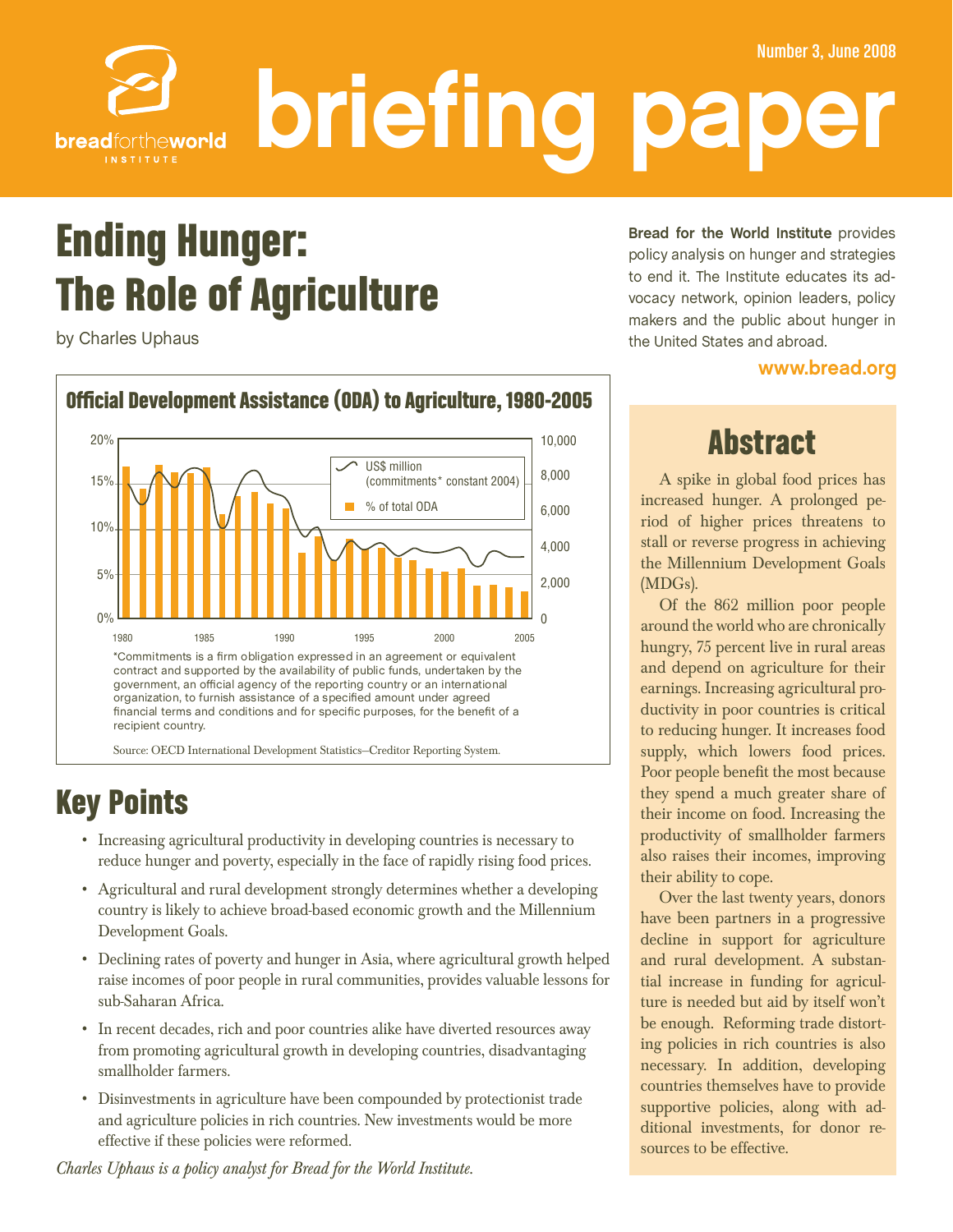

### Other Briefing Papers by Bread for the World Institute

Available at www.bread.org

Since 2005, prices for rice, wheat, corn, and other food grains have soared by 83 percent. Many factors are responsible for rising food prices. Higher incomes in China grains have soared by 83 percent. Many factors are responsible for rising food prices. Higher incomes in China and India, as well as in other developing countries, have led to more diversified diets, including greater consumption of meat and dairy products, contributing to greater demand for feed grains. Meanwhile, the diversion of crops and agricultural land for the production of biofuels, particularly corn-based ethanol, has meant decreasing supplies for human and livestock consumption. When extended drought in key producer countries is added to the equation, the result is a major jump in prices as demand begins to outstrip supply. Finally, sky-high oil prices are contributing to what World Food Program's Executive Director Josette Sheeran has called "a perfect storm hitting the world's hungry."<sup>1</sup>

Higher food prices may be good news for some farmers, but they add a crushing load to the most vulnerable and poorly nourished people, including young children and nursing mothers in developing countries. Poor people typically spend up to 80 percent of their disposable income on food. Food riots in countries as far-flung as Haiti, the Philippines, Indonesia, Ethiopia, Burkina Faso, Egypt, and Cameroon suggest troubling times ahead as fears of hunger take root.<sup>2</sup> The international community must take measures to provide food and cash assistance to meet immediate needs and to improve agricultural policies. Increasing demand for staples has not been matched by investments in agricultural productivity, especially in developing countries where rising food prices are felt most acutely. The longer-term impact of this global hunger crisis could stall or reverse decades of progress against hunger and extreme poverty and prevent the world from reaching the Millennium Development Goals (MDGs) by 2015.

Bolstering the agricultural sector in poor countries is a smart investment that will yield substantial dividends, especially when it comes to hunger. Of the 862 million people worldwide who are chronically hungry, 75 percent live in rural areas and depend on agriculture for their earnings, either directly, as farmers or hired workers, or indirectly in sectors that derive from farming.3 Realizing agriculture's potential and creating economic opportunities in rural communities is imperative to achieving MDG #1, cutting hunger and poverty in half by 2015.

### Agriculture, Hunger, and Poverty

"No country has been able to achieve a rapid transition out of poverty without raising productivity in its agricultural sector," explains Peter Timmer of the Center for Global Development, and one might say the same of achieving sustainable reductions in hunger.<sup>4</sup> Decreasing poverty in rural areas has been the main cause ofthe decline in extreme poverty (the proportion of people who live on less than \$1 a day) in developing countries—from 28 percent in 1993 to 22 percent in  $2002<sup>5</sup>$ . The poorest countries have largely rural economies: agriculture accounts for roughly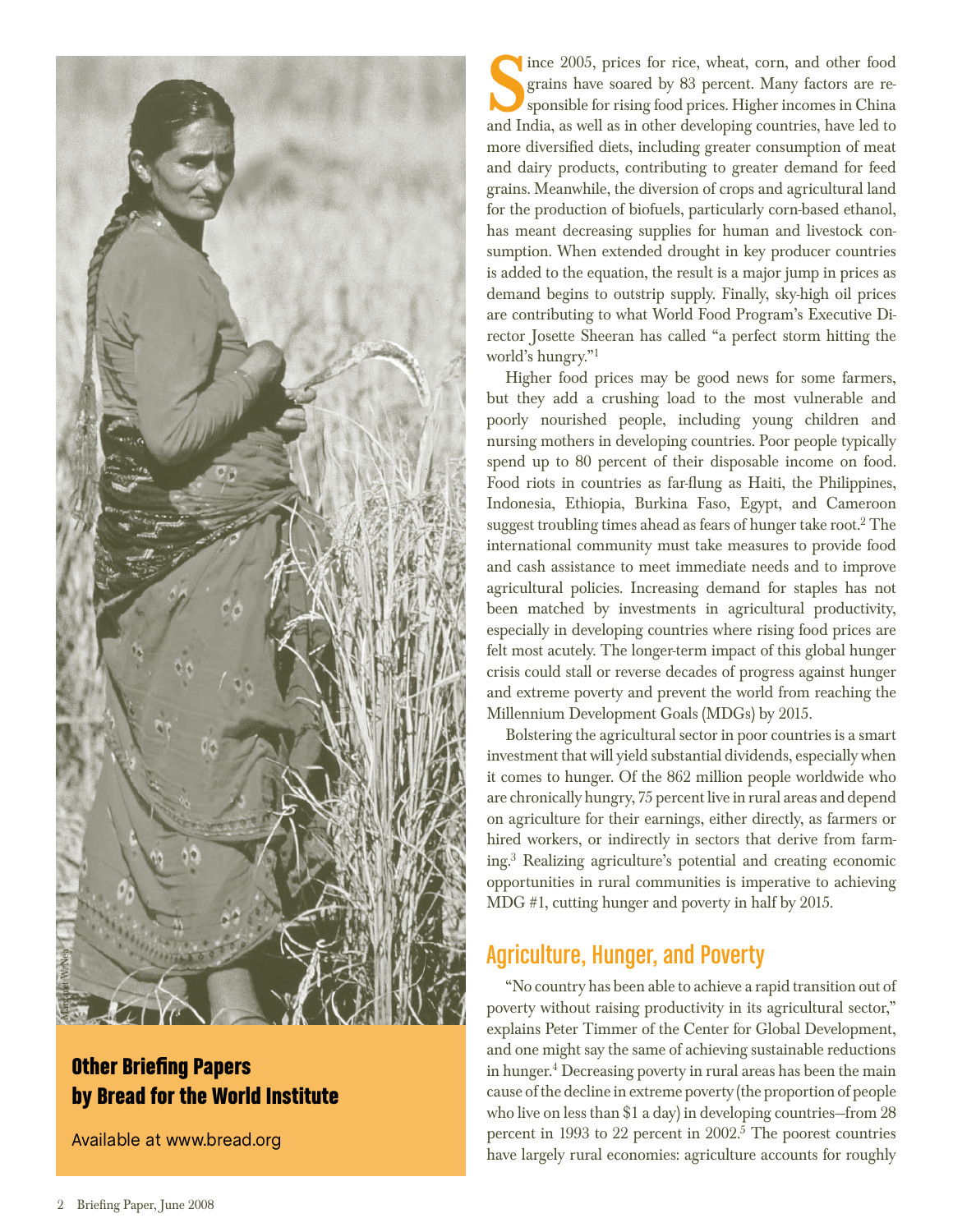30 percent of gross domestic product (GDP) and employs 65 percent of the workforce. $6$  Frequently, the industries and sectors linked to farm production account for another 30 percent or more of GDP.<sup>7</sup>

In general, countries with rapidly increasing food production are more effective in reducing poverty.8 The World Bank's 2007 *World Development Report* notes, "Cross-country estimates show that GDP growth originating in agriculture is at least twice as effective in reducing poverty as GDP growth originating outside of agriculture."9 One of the main reasons for this is that agriculture in developing countries tends to be labor intensive. Agriculture and agricultural support industries have the potential to absorb relatively large amounts of labor compared to other sectors of the economy.

For example, Chile's expansion of its agricultural GDP can be largely credited to a labor-intensive agricultural export boom over the past two decades. Each 1 percent of expansion in agricultural and agro-processing output is estimated to have reduced national poverty by between 0.6 and 1.2 percent.10 Poor people in rural areas benefited from the expansion indirectly, through their employment by larger-scale farmers and processing firms. Many of these jobs were taken by women. Similarly, a recent study in Rwanda found that agricultural growth contributed 50 percent more to poverty reduction than growth in other sectors, and that a 1 percent annual growth rate in staple food production translates into a 3 percent reduction in poverty.<sup>11</sup>

Steadily increasing agricultural productivity over the past 30 years has succeeded in keeping food prices generally low and stable. In effect, low food prices mean higher incomes for poor people, who spend the bulk of their disposable income on food. This is true even for farmers in poor countries. Increasing agricultural productivity also stimulates job growth in the manufacturing and service sectors. Thus, improving agricultural productivity helps address both hunger and poverty: not only does it increase the amount of food available, it stimulates economic growth by creating jobs, both on- and off-farm, which raise people's incomes and enable them to purchase food.

But the task of continuing to raise food production in developing countries will be complicated in the coming years by the harmful effects of global warming. These include warmer and drier conditions, shorter growing seasons, and changes in cropping patterns. Poor countries will pay the heaviest cost in the next few decades even though they had the least to do with causing climate change. But the worst predicted outcomes are by no means inevitable. There is time to avert disaster scenarios by limiting greenhouse gas emissions(particularly by developed countries, who are the biggest contributors), and by investing in research and technology to help developing countries adapt to changing weather patterns and conditions.

#### Job Growth: On and Off the Farm

Job creation is a major concern both in terms of economic growth and social stability. Jobs available to people with<br>few skills contribute directly to reducing poverty. Compared to other sectors of the economy, agriculture to absorb large numbers of workers. This is especially important because there will continue to be many new jobseekers—in 2005, 30 percent of the population in the developing world (41 percent in Africa) was younger than 15.<sup>12</sup>

In Asia, most rural households earn half or more of their incomes from non-farm sources, but it is often the agricultural In Asia, most rural households earn  $\frac{1}{2}$  is  $\frac{1}{2}$  in Asia,  $\frac{1}{2}$  is often the agricultural households  $\frac{1}{2}$  is  $\frac{1}{2}$  in  $\frac{1}{2}$  is  $\frac{1}{2}$  is  $\frac{1}{2}$  is  $\frac{1}{2}$  is  $\frac{1}{2}$  is  $\frac{1}{2}$  is  $\$ sector that provides the "ladder," as Peter Timmer describes, "from underemployment at farm tasks to regular wage em-

ployment in the local economy."<sup>13</sup><br>The opening up of employment opportunities to women, in particular, leads to a range of benefits. The benefits are especially important in nutrition, since research shows that more income in the hands of women leads directly to additional spending on food.

Throughout the 1990s, almost 80 percent of economically active women were involved in agriculture. This is projected to decline but remain above 70 percent into the next decade.<sup>14</sup> The result of agricultural growth is increasing numbers of women in the economy, whether their jobs are on or off the farm.

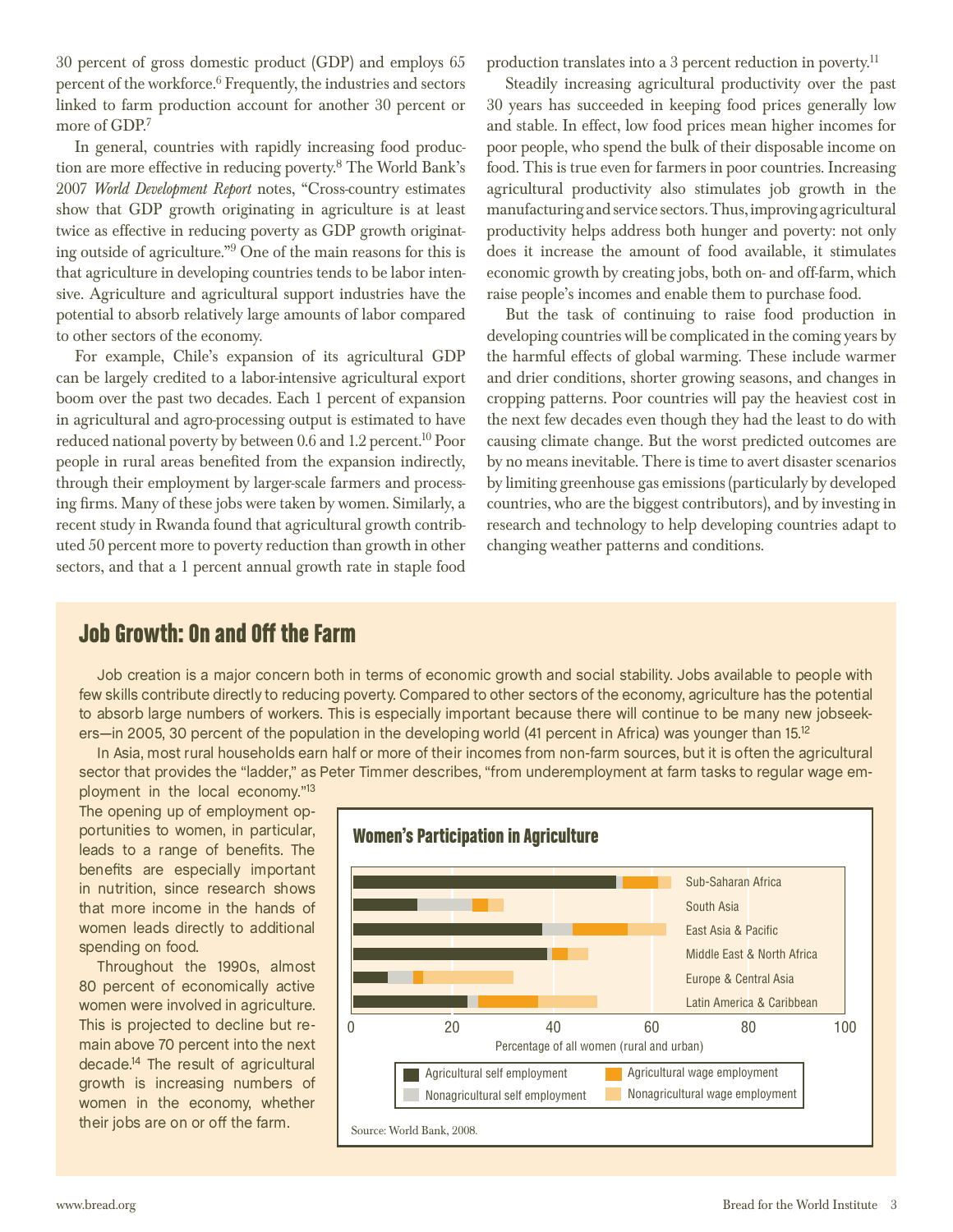#### Lessons from a Green Revolution

In the early and mid-1960s, many experts were predicting that millions of people around the world would die of starvation. Like many African countries today, India and China, Indonesia and Thailand were mired in poverty. Countries in South and East Asia relied heavily on food imports. Overall economic growth barely kept pace with population growth, and agricultural productivity was stagnant.

Then, beginning in the 1960s and continuing through the 1970s, new technologies developed by international agricultural research centers, in partnership with the Rockefeller Foundation and supported by the U.S. Agency for International Development (USAID) and other donors, were introduced in Asia. These technologies involved using improved varieties of wheat, rice, and hybrid maize in combination with more fertilizer. Countries in the region began to experience what has come to be known as the "Green Revolution."

The Green Revolution fueled a dramatic increase in food production in India. Between 1970 and 1999, India doubled its cereal production, fueled by a threefold increase in wheat production. India is now a net rice exporter, and the wheat that it imports is an insignificant share of all the food available. Moreover, technological innovations have come largely from Indian research farms, the result of decades of investment in science and technology that began in the 1960s.

So far, there has been no Green Revolution for sub-Saharan Africa. In fact, one of the major barriers to its development has been the poor performance of the agricultural sectoragricultural production has not kept up with population growth. The cause is neglect by both national governments and donors. Since 1973, the region has been a net food importer.

The graphs at right show the relationship between agricultural productivity (measured in terms of crop yields) and poverty levels for South Asia and sub-Saharan Africa between 1984 and 2002.15 The story behind this graph is one of glaring discrepancies between South Asia's and sub-Saharan Africa's

key agricultural indicators. Sub-Saharan Africa's rate of irrigation is one-tenth that of South Asia, and its rate of fertilizer use one-eighth that of South Asia. Africa's cereal yields are less than half those of South Asia. $16$ 

In spite of some formidable obstacles, however, it is possible to achieve sustained agricultural growth in Africa. Twelve sub-Saharan African countries are already succeeding in their efforts: they have had agricultural growth rates higher than 3 percent (some higher than 5 percent) sustained over the past 15 years.<sup>17</sup>

Another encouraging sign is that a number of African leaders have pledged to commit 10 percent of their national budgets to agricultural investments.18 The accomplishments of the Green Revolution would not have been possible without substantial political and financial support from the countries involved. The emerging Alliance for a Green Revolution in Africa (AGRA), bringing the Gates and Rockefeller Foundations together in partnership with national leaders and African scientists, holds real promise for stimulating the kind of research and policy reform that will lead to sustainable, pro-poor economic growth. Organizations like the National Smallholder Farmers Association of Malawi (NASFAM), $19$  which provides production and marketing support for more than 100,000 farmers, demonstrate what can be achieved through a combination of local partnerships and financial and technical support.

At the beginning of Asia's Green Revolution, many experts were skeptical that India would ever emerge from chronic food insecurity. Despite what they saw as nearly insurmountable obstacles, India has been able to reduce poverty from 55 percent in 1970 to 35 percent in 2000. And it did so largely because of growth in agriculture and the rural economy. For African countries to achieve similar results, national governments and the international community will need to act in concert, putting in place the policies, institutions, and resources that will encourage and support smallholder agriculture and rural development.

#### Ploughing a Path for Sustainable Development

China, another Green Revolution success story, has had the mostrapid reduction in poverty in modern history.In little more than two decades, the country's poverty rate fell more than sixfold: from 66 percent of the population in 1981 to 10 percent by 2004. Over this period, 500 million Chinese people were lifted out of extreme poverty.20 Economists often point to China as a textbook case of export-led growth in the manufacturing sector. But in reality, rural economic growth and agricultural growth in particular had far more to do with China's dramatic reduction in poverty between 1981 and 2004.<sup>21</sup>

In the past 15 years, Vietnam has had a tremendous growth



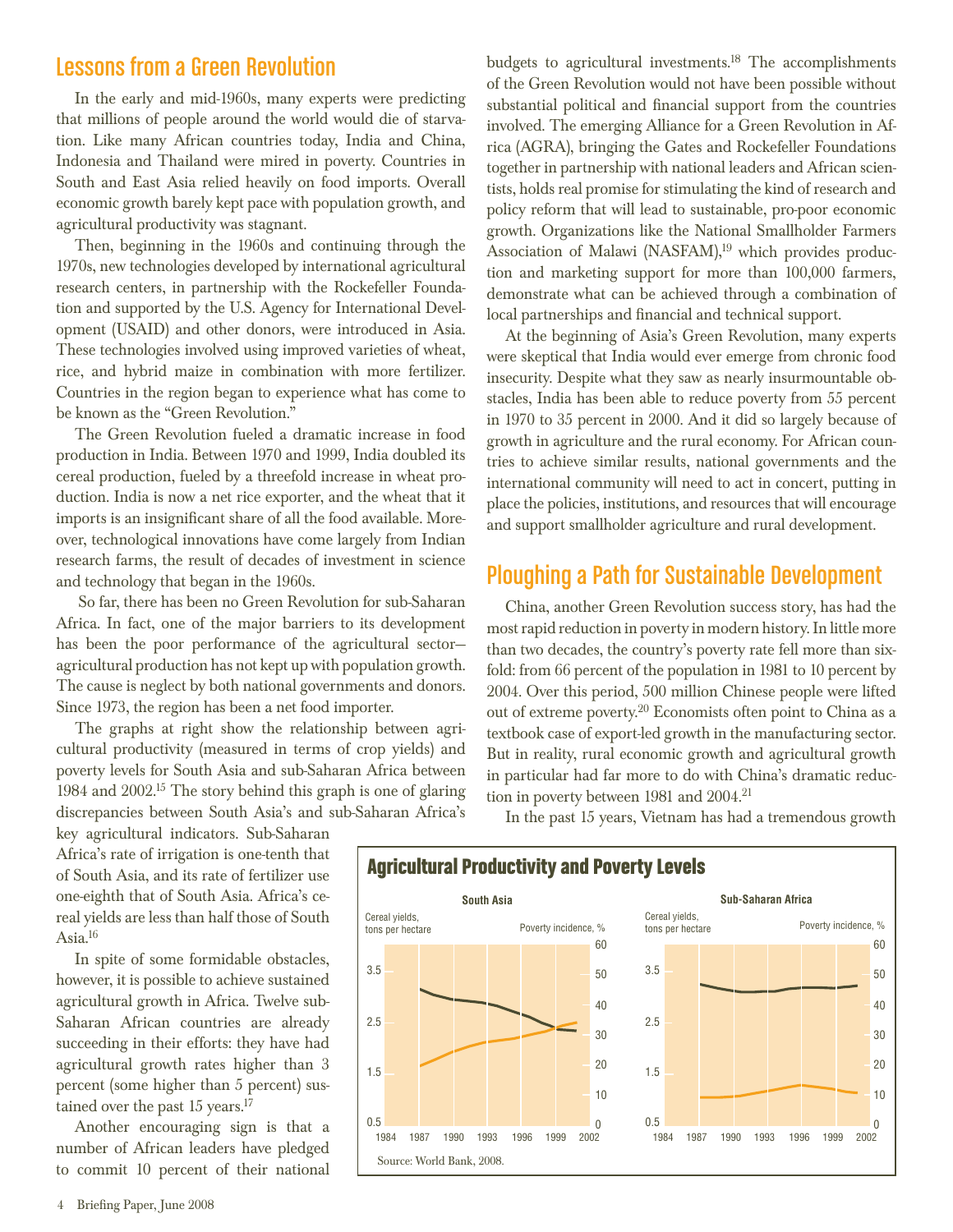spurt. Extreme poverty has declined from 58 percent of the population in 1993 to 16 percent in  $2006<sup>22</sup>$  Vietnam's progress is due to a combination of economic reforms and technological innovations in its agricultural sector, very much in the vein of the Green Revolution.

The most significant policy changes were loosening state controls on agriculture while implementing land reforms that provided market incentives to farmers. These changes were followed by permitting more private sector activity in agricultural processing and marketing. Farmers responded by increasing production, growing two or even three successive crops on the same piece of land each year. More use of irrigation and the development of new rice varieties requiring shorter maturation periods helped them accomplish this. From 1993 to 2006, per capita food production grew at 3.8 percent per year, a rate that was equaled or surpassed by only five countries in the world.

There are many other examples of how agricultural growth has fueled poverty reduction. The general point is the same: Improving agricultural productivity among poor farmers is the most effective way to ensure that economic growth will be broad-based. Equitable economic growth not only increases family incomes and disposable incomes, but expands and sustains investments in social services like health and education. Targeted programs to address the more intractable cases of poverty depend on sustained growth in the broader economy. President Jakaya Mrisho Kikwete of Tanzania said recently, "No country can develop through investing in the social sector alone. Indeed, Tanzania's impressive strides in the social sectors were quickly eroded when the domestic economy could not grow fast enough to generate domestic capacity for expansion, maintenance, and sustainability."23

As national incomes grow, more resources are available to government, enabling it to finance spending on health, education and other social sectors. Ultimately, countries will be able to "graduate" from foreign aid. An official in the U.K. Department for International Development noted: "Countries that are growing rapidly are on-track to achieve most of their MDGs, and those that are not are failing."24

# Chronic Underinvestment in Agriculture and Rural Development

Over the last 20 years, instead of increasing resources for agriculture and rural development, most donors have been partnersin a progressive decline in support.28 From 1985-2005, agriculture's share of U.S. Official Development Assistance (ODA) declined from more than 12 percent to just 3.1 percent.<sup>29</sup> In absolute terms, support for agriculture went from a high of about \$8 billion in 1984 to \$3.4 billion in 2004.30

The international donor community has also undercut prospects for African agricultural development through a combination of misguided policy advice, trade restrictions, and subsidies for its own agriculture. The "Washington consensus"31 policies

# Agriculture and the Millennium Development Goals

**Goal 1: Eradicate extreme poverty and hunger:** The majority of poor people reside in rural areas and rely on agriculture. Improvements in agriculture pave the way for economic growth in poorer nations. Meeting the first MDG will contribute to progress on all. will contribute to progress on all.

**Goal 2: Achieve universal primary education:** By raising incomes, agricultural growth enables parents to send children to school rather than to work. Education prepares children, particularly girls, to take advantage of economic children, particularly girls, to take advantage of economic opportunities. It empowers poor men and women in all aspects of life.

**Goal 3: Promote gender equality and empower women:** Women play a critical role in agriculture in much of the developing world, especially in sub-Saharan Africa. Formalizing their legal and economic rights will help boost Formalizing their legal and economic rights will help boost agricultural productivity.

**Goals 4 & 6: Reduce child mortality and improve maternal health:** More children die before the age of five in rural than urban areas. About half of these deaths are due to malnutrition. Increased and diversified agricultural production is one of the most reliable, sustainable interventions to improve nutrition and reduce child malnutrition ventions to improve nutrition and reduce child malnutrition and mortality.<sup>20</sup>

**Goal 5: Combat HIV/AIDS, malaria, and other diseases:** When people with HIV lack sufficient food and proper nutrition, they develop AIDS more rapidly.<sup>26</sup> The agricultural sector in developing countries can help by generating al sector in developing committed can help by generating income to purchase food and increasing the availability of

Goal 7: Ensure environmental sustainability: Many agricultural practices that increase productivity may also cause damage to the environment. Overuse and misuse of agricultural chemicals can pollute surface and ground water supplies and leave dangerous residues in food. But agriculture's large environmental footprint can be reduced. Agriculture can also help protect the environment through Agriculture can also help protect the environment through carbon sequestration.

**Goal 8: Develop a global partnership for development:** Domestic agricultural policies in rich countries hurt many poor countries. Rich countries subsidize their farmers to overproduce, which makes it difficult for the world's poorest farmers to compete and therefore to earn a living.<sup>27</sup> Agricultural protection in rich countries remains solidly in place despite agreements to bring agriculture within idly in place despite agreements to bring agriculture minim the purview of the World Trade Organization and negotiate fairer policies.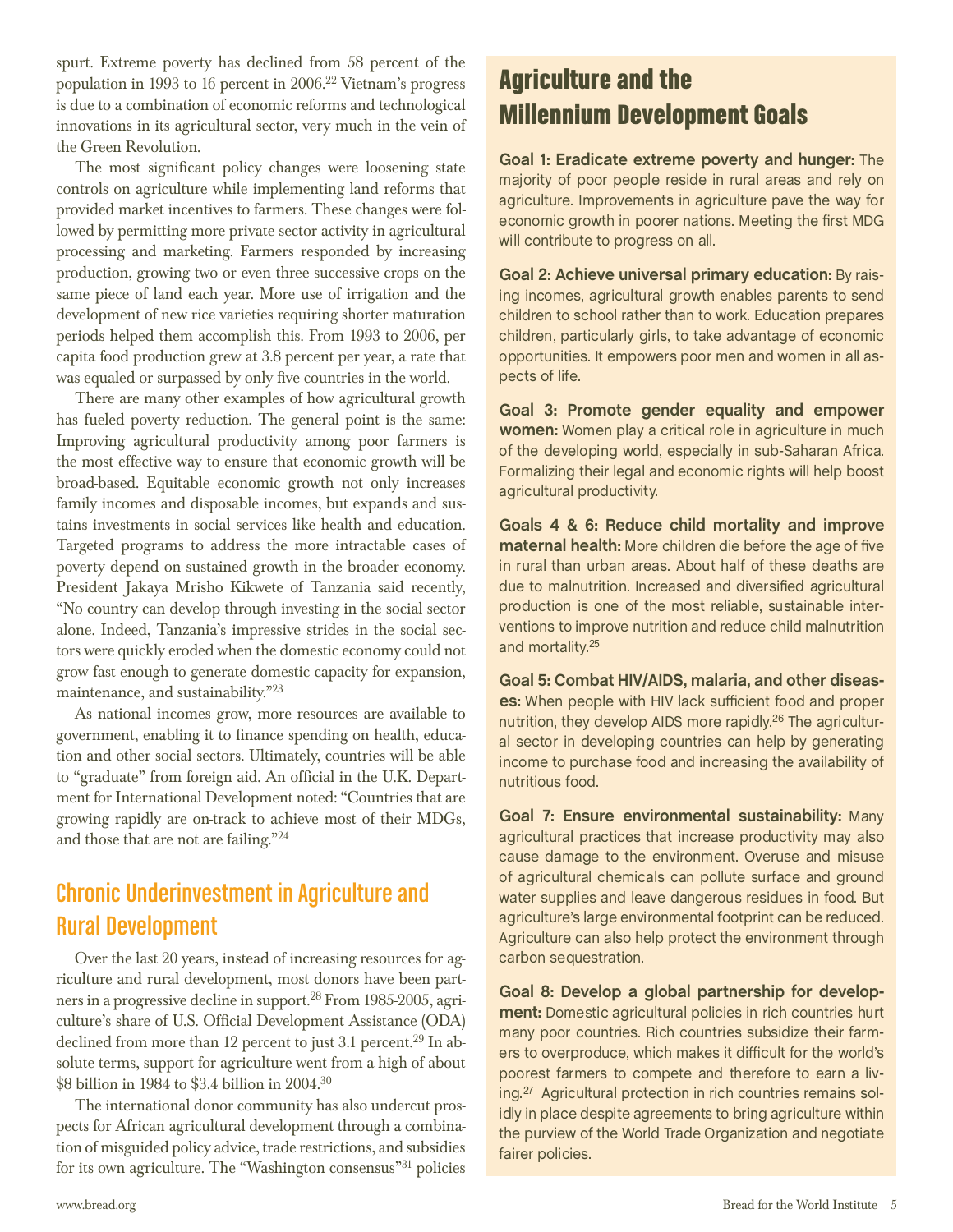

imposed on developing countries during the 1970s and 1980s as a condition of financial support restricted poor governments' expenditures and promoted one-sided trade liberalization. These were policies driven by rich countries through the World Bank, International Monetary Fund and other international financial institutions. During this period, low global prices for cereals made it easy to argue that developing countries could neglect agriculture and buy needed food on international markets.

Trade restrictions and subsidies have had two troubling effects. First, maintaining production levels well above those that would prevail in the absence of restrictions and subsidies—thus increasing global supplies of staple crops—drove world prices down and made it difficult for African farmers to compete even in their own markets. Second, rich countries restricted the markets available to African farmers in order to protect their own farmers. This unfair market environment gave poor countries good reasons not to invest much in agriculture. In 2003, the International Food Policy Research Institute estimated that protectionism and subsidies in industrialized nations cost developing countries about \$23 billion annually in lost income.<sup>32</sup>

#### U.S. Assistance for Agricultural Development

Among donor countries, the United States has been particularly neglectful of agriculture in developing countries. U.S. foreign assistance has had a proliferation of special initiatives and earmarks, from both the administration and Congress, that have tended to squeeze out funding for agriculture.<sup>33</sup> The FY2008 budget for agricultural investments in developing countries is illustrative. While there was a slight increase in overall funding for development assistance, funding that is not earmarked and could be used for agriculture has declined significantly. Lack of funding has forced steep cuts in U.S. support for international agricultural research centers, where vital work is being done in how agriculture can adapt to climate change and other topics crucial for food production.

It's important to note that when developing countries are given the opportunity to prioritize their needs, they have consistently asked for more agricultural support than donors have been giving in recent years. The U.S. Millennium Challenge Corporation (MCC) funds development assistance "compacts" in poor countries that are well governed and invest in their people. These compacts are based largely on the country's own assessment of development priorities. And in fact, more than half of the funds committed to date by the MCC are for agriculture and related rural infrastructure.

The low, stable commodity prices that prevailed up until last year allowed the international community to turn its attention to education, maternal and child health, water and sanitation, and global pandemics like HIV/AIDS. These are crucial areas of work for poverty reduction. But because there are limited resources available for long-term poverty-focused development assistance, the effect has been to crowd out funding for agriculture and rural infrastructure. The growing global hunger crisis—rapidly rising food prices and the inability of poor people around the world to cope with them—islargely a consequence of this underinvestment.

## Helping to Create the Conditions to Reduce Hunger and Poverty

What role can developed countries play in addressing the global hunger crisis and reducing hunger and poverty in the long term? Food aid can and does go a long way toward meeting the immediate needs of hungry people. In 2006, interna-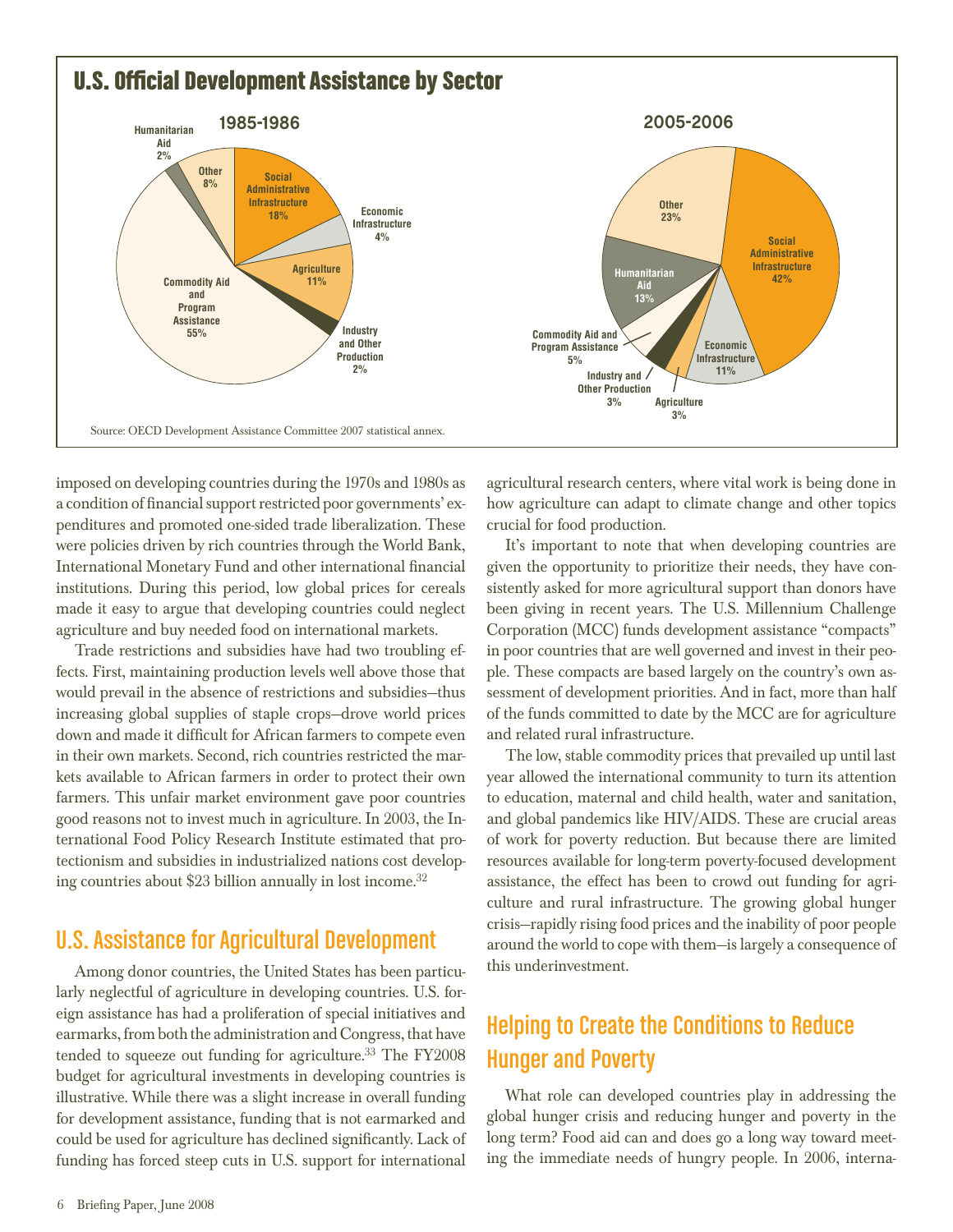tional donors provided food for more than 90 million people in more than 80 countries. $34$  But food aid is, at best, a palliative, and the increase in food prices highlights the shortcomings of relying solely on food aid to reduce global hunger. Long-term food security depends on increasing the supply of food and raising the earning potential of poor people. Broad-based growth in agriculture and the rural economy is crucial. Increasing development assistance for agricultural development is necessary to this end.

More development assistance by itself won't suffice. For donor resources to be effective, developing countries themselves have to provide supportive policies and the bulk of the extra investments. But developed countries can support agricultural development in a number of ways: working with farmers, especially smallholder farmers, to provide the resources they need to improve their yields; promoting good governance; providing technical assistance and advice on how to strengthen institutions and accountability; and supporting research and development to improve agricultural productivity in the longer term.

Developed countries should also reduce trade barriers and subsidies for their own agriculture. Donor governments and financial institutions need to step back and encourage developing country governments to determine their own policies, rather than requiring them to adhere to agendas determined in Washington or other foreign capitals. They should not promote their own policies or technology interventions over others that may be better suited to local conditions. Governments and civil society in developing countries will need to work out their own options based on what will work for them.

The ultimate test of aid effectiveness is how much it contributes to the goal of ending global hunger and poverty. In the case of the Green Revolution and agricultural development more broadly, the test results are in: foreign aid in combination with domestic political backing and supportive policies saved the lives of millions of people and launched many countries on the path to sustained poverty reduction and economic growth. Certainly, we know enough about the benefits of investing in agricultural productivity to make a powerful case for increased donor support.

#### **Endnotes**

- <sup>1</sup> Sanders, Edmund and Tracy Wilkerson (April 1, 2008), "U.N. food Aid Costlier as Need Soars," *Los Angeles Times*.
- <sup>2</sup> Food and Agriculture Organization of the United Nations (April 11, 2008), "Poorest Countries Cereal Bill Continues to Soar, Government Tries to Limit Impact," FAO Newsroom.
- $3$  The 862 million reflects the number of undernourished people in 2002-2004. http://www.fao.org/faostat/foodsecurity/Files/NumberUndernourishment\_ en.xls.

<sup>4</sup> Timmer, Peter (2005), *Agriculture and Pro-poor Growth: An Asian Perspective*; Center for Global Development.

<sup>5</sup> World Bank (2007), *Agriculture for Development: World Development Report for 2008*.

<sup>6</sup> Ibid.

<sup>7</sup> Bathrick, David (October 1998), *Fostering Global Well-Being: A New Paradigm to Revitalize Agricultural and Rural Development*,International Food Policy Research Institute.

<sup>8</sup> Timmer, Op. Cit.

<sup>9</sup> World Bank, Op. Cit.

 $^{10}$  Ibid.

<sup>11</sup> NEPAD PowerPoint presentation, *Accelerating CAADP Implementation in Rwanda*; PowerPoint Presentation.

<sup>12</sup> United Nations (2007), *World Economic and Social Survey*.

<sup>13</sup> Timmer.

<sup>14</sup> Alexandra Spieldoch (2007), *A Row to Hoe: The Gender Impact of Trade Liberalization on Our Food System, Agricultural Markets, and Women's Human Rights*, International Gender and Trade Network.

<sup>15</sup> World Bank.

<sup>16</sup> World Bank Independent Evaluation Group (2007), *World Bank Assistance to Agriculture in Sub-Saharan Africa*.

<sup>17</sup> Ibid. Countries include Benin, Burkina Faso, Cameroon, Central African Republic, Ghana, Guinea, Guinea-Bissau, Mozambique, Niger, Nigeria, Tanzania, Uganda.

<sup>18</sup> The commitment has been made under CAADP (the Comprehensive Africa Agriculture Development Program), an initiative of the New Partnership for African Development (NEPAD).

<sup>19</sup> Data available from the NASFAM website: www.nasfam.org/

<sup>20</sup> Martin Ravallion (Jan. 2008), *Lessons for Africa*, World Bank Dev. Research Group.

 $21$  Ibid.

<sup>22</sup> *Nhan Dan* (February 16, 2008), "Vietnam leads Way in Tackling Poverty, Says WB,": http://www.nhandan.com.vn/english/life/160208/life\_v.htm

<sup>23</sup> President Jakaya Kikwete, remarks at CGD symposium "Power and Roads in Africa: A Tanzanian Perspective," December 14, 2007.

<sup>24</sup> U.K. Development Minister Sriti Vadera speech to mark the launch of the World Bank's "Doing Business Report," October 12, 2008.

<sup>25</sup> Timmer.

<sup>26</sup> Von Braun, Joachim, M.S. Swaminathan and Mark W. Rosegrant (2004), *Agriculture, Food Security, Nutrition and the Millennium Development Goals*, International Food Policy Research Institute.

<sup>27</sup> Timmer.

<sup>28</sup> Food and Agriculture Organization of the United Nations, Op. Cit.

<sup>29</sup> OECD/DAC, Statistical Annex of the 2007 Development Co-operation Report, December 2007

<sup>30</sup> WDR, pp 41-42. While this decline was common to bilateral as well as multilateral aid, the decline in the latter was more pronounced.

<sup>31</sup> A package of economic policies pushed by the donor community during the 1980s and 1990s as a condition for financial support involving, inter alia, fiscal discipline, trade liberalization, privatization, competitive exchange rates, tax reform and generally reduced government regulation and role in the economy.

<sup>32</sup> International Food Policy Research Institute (August 2003), *How Much Does It Hurt? The Impact of Agricultural Trade Policies on Developing Countries*.

<sup>33</sup> Currently, only about 4 percent of the USAID budget is available for unencumbered use to promote the largely microeconomic reforms that can speed economic growth in poor countries. Another 20 percent or so is available for promoting economic growth in a particular sector or for a particular country or region. For all donors, aid directed at agriculture and economic growth (including economic support infrastructure) amounted to 19 percent of the total. (OECD DAC 2005 statistical annex)

<sup>34</sup> United Nations World Food Program (2007), 2006 Food Aid Flows.